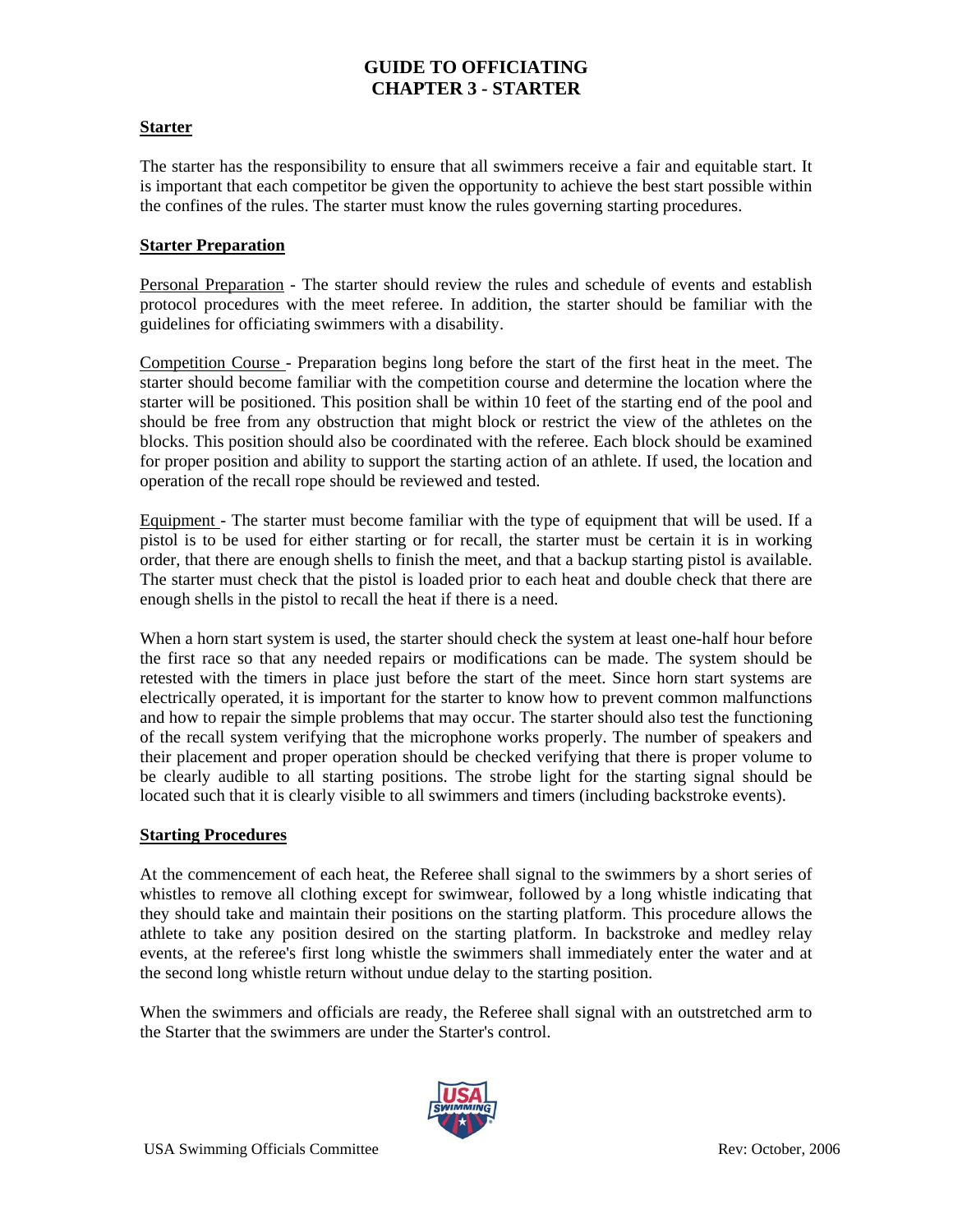# **GUIDE TO OFFICIATING CHAPTER 3 - STARTER**

On the Starter's command "take your mark", the swimmers shall immediately assume their starting position, in the forward start, with at least one foot at the front of the block, or, in backstroke and medley relay events, assume the backstroke starting position. When all swimmers are stationary, the Starter shall give the starting signal.

When a swimmer does not respond promptly to the command "take your mark", the Starter shall immediately release all swimmers with the command "Stand Up" upon which the swimmers may stand up or step off the blocks.

Backstroke Starts-The backstroke requires different starting conditions, since the swimmers start the race in the water. The swimmers line up in the water facing the starting end with both hands placed on the gutter or on the starting grips. The swimmer may not stand in or on the gutter nor curl the toes over the lip of the gutter prior to the start. It is the duty of the starter to ensure that these requirements are met prior to giving the starting signal.

### **False Starts**

Any swimmer starting before the starting signal is given shall be disqualified if the Referee or a designated Assistant Referee confirms the Starter's observation that a violation occurred. Swimmers remaining on the starting blocks shall be relieved from their starting positions with the "Stand Up" command and may step off the blocks. The Starter shall restart the race upon signal by the Referee.

When it becomes apparent, because of uneven motion or delay of the swimmers in assuming their positions, that a fair start will be difficult to achieve, the starter should give the command "stand up" or for backstroke starts, "stand down". Upon hearing this command, the swimmers should stand up on the starting platform; backstrokers may relax. Any swimmer who enters the water or backstroker who leaves the starting area shall be charged with a false start, except that a swimmer who would otherwise be charged with a false start may be relieved of the charge if the false start was caused by the swimmer's reaction to the command. This, however, does not relieve any swimmer from disqualification for deliberate delay if he intentionally enters the water.

If a false start is observed and the starting signal has been given, the race should be continued and not recalled. In this case, any swimmers charged with a false start will be notified of the disqualification upon completion of the race. If the recall signal is activated inadvertently, no swimmer shall be charged with a false start and the Starter shall restart the race upon signal by the Referee.

If the starter or referee observes a false start, each should write down the lane of the swimmer committing the false start so that conversation is needed to have dual confirmation of the infraction.

### **Philosophy**

Starters are charged with a great amount of responsibility in seeing that one swimmer does not gain an advantage over the others during the start. This responsibility requires concentration, quick reactions and fair decisions. It takes practice to become a good starter. With experience, the